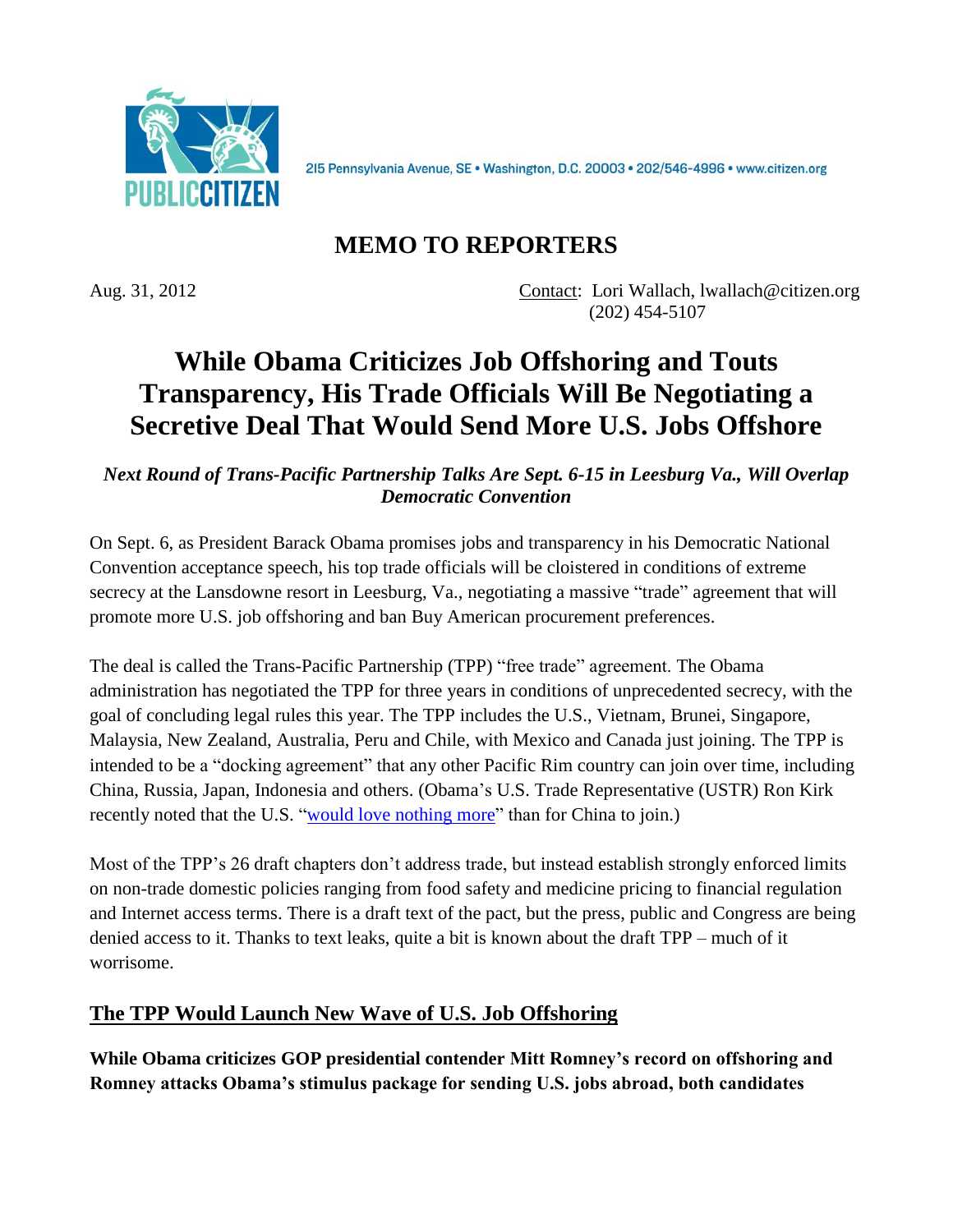**support a TPP deal that would incentivize offshoring, ban Buy American procurement policies and further erode the U.S. manufacturing base.**

- **Incentivizing Offshoring:** The TPP is slated to include the extreme foreign investor protections that help corporations offshore American jobs to low-wage countries. These NAFTA-style terms provide [special benefits](http://www.citizen.org/documents/Leaked-TPP-Investment-Analysis.pdf) to firms that relocate and eliminate many off the usual risks that make firms think twice about moving to low-wage countries. New incentives include a guaranteed minimum standard of treatment in the offshore venue and compensation for regulatory costs, including the right to obtain government compensation simply because a regulation is altered after a foreign investment is established. As well, firms that relocate avoid the risk of relying on domestic courts and instead would obtain access to sue TPP countries in foreign tribunals established by the World Bank and United Nations. Relocated firms can skirt domestic laws and courts and bring their contract disputes and claims for regulatory compensation to such tribunals, to which TPP countries would submit themselves with a commitment to pay foreign investors compensation at the orders of these extra-judicial panels. Members [of Congress have demanded](http://delauro.house.gov/index.php?option=com_content&view=article&id=997:delauro-miller-push-for-more-transparency-congressional-consultation-in-trade-negotiations&catid=2:2012-press-releases&Itemid=21) that these offshoring incentives be eliminated, to no effect so far.
- **A Ban on Buy American Policies**: TPP would give all firms operating in any signatory country equal access to U.S. procurement contracts – rather than us recycling our tax dollars here to create U.S. jobs. That means Chinese government-owned firms in Vietnam would get equal treatment with U.S. firms in getting contracts for goods and service bought by the government, paid for with U.S. tax dollars. In addition, the pact would [limit the sorts of terms these contracts could use,](http://www.huffingtonpost.com/2012/05/03/obama-trade-congress-buy-american_n_1475277.html) basically turning what is now an important policy tool to create jobs and develop new green technologies into a new corporate offshoring opportunity. For instance, specifications like "renewable/recycled" or "sweat-free" and obligations for firms to meet prevailing wages could be challenged. The bottom line: Buy American preferences in place since 1933 and which [enjoy 90](http://abcnews.go.com/blogs/politics/2012/07/made-in-america-policies-hugely-popular-survey-shows/) percent [support from Republicans, Independents and Democrats alike](http://abcnews.go.com/blogs/politics/2012/07/made-in-america-policies-hugely-popular-survey-shows/) would be waived to give these foreign firms equal access to U.S. government contracts relative to U.S. firms, which now enjoy preference. Practically, this would mean depriving U.S. [businesses of preferential access to](http://www.citizen.org/documents/TPP-Buy-American.pdf)  the \$1.7 trillion U.S. [government procurement market](http://www.citizen.org/documents/TPP-Buy-American.pdf) in exchange for just \$70 billion worth of new procurement markets for U.S. companies doing business in TPP countries. That's a loss of \$24 for every dollar gained, leading to a significant erosion of U.S. jobs. In response, [dozens of](http://donnaedwards.house.gov/uploads/Buy%20American%20TPP%20Ltr%20to%20Admin.pdf)  [members of Congress have urged the USTR](http://donnaedwards.house.gov/uploads/Buy%20American%20TPP%20Ltr%20to%20Admin.pdf) not to proceed with the proposed procurement rules of the TPP.

## **A Complete Draft TPP Text Is Being Hidden from Press, Public and Congressional Offices, But Handed to 600 Corporate "Advisors"**

Despite the TPP's sweeping influence on American jobs (and public health, Internet freedom, financial regulation and environmental protections – as explained below) , the Obama administration has refused to allow the public, or even congressional offices, to see the negotiating text. This stands in contrast to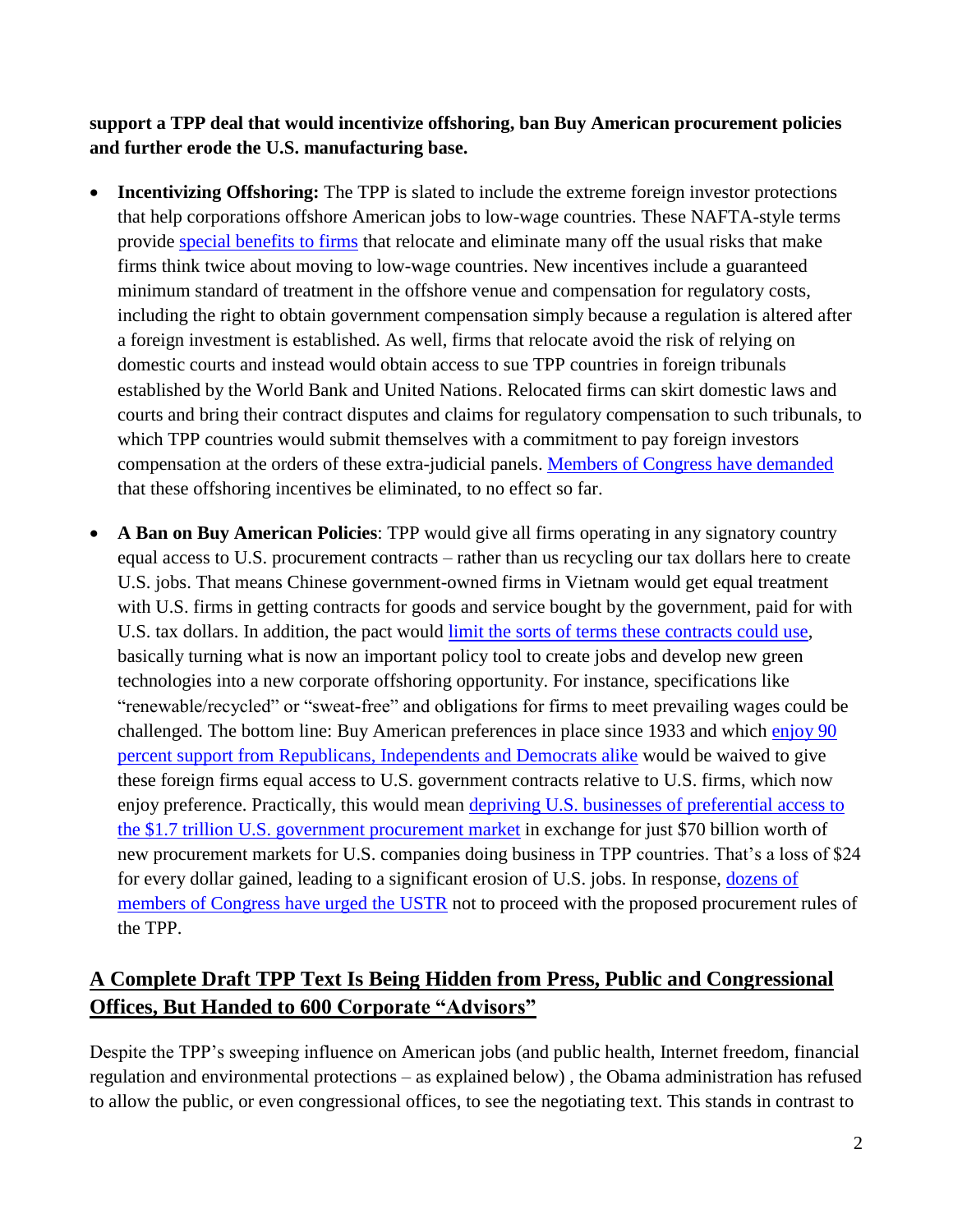even the World Trade Organization, hardly a paragon of transparency, which [now posts key texts](http://www.wto.org/english/tratop_e/dda_e/meet08_texts_e.htm)  [online for public review.](http://www.wto.org/english/tratop_e/dda_e/meet08_texts_e.htm) In addition, when the last major regional "trade" agreement (the Free Trade Area of the Americas) was at the same stage as TPP is now, [the text was formally released](http://www.ustr.gov/archive/Document_Library/Press_Releases/2001/July/USTR_Zoellick_Says_Publication_of_Free_Trade_Area_of_Americas_(FTAA)_Text_Will_Help_Explain_Trade_Benefits.html) by the 23 negotiating governments (in 2001). Indeed, Gary Horlick, a former U.S. trade official with decades in the trade policy world, said of TPP in January, ["This is the least transparent trade negotiation I have](http://www.openthegovernment.org/sites/default/files/Transparency%20Trade%20Letter-Final.pdf)  [ever seen.](http://www.openthegovernment.org/sites/default/files/Transparency%20Trade%20Letter-Final.pdf)" A leaked document referring to a Memorandum of Understanding dated March 4, 2010, shows that the U.S. and other TPP negotiating countries committed to an extraordinary degree of nontransparency by agreeing to [keep the TPP text classified until four years](http://keepthewebopen.com/assets/pdfs/TPP%20IP%20Chapter%20Proposal.pdf) *after* the agreement enters into [force](http://keepthewebopen.com/assets/pdfs/TPP%20IP%20Chapter%20Proposal.pdf) or talks collapse.

**The USTR even has limited text access for congressional offices charged with oversight of trade negotiations**. In May 2012, U.S. Sen. Ron Wyden (D-Ore.) aired his frustration with TPP secrecy on the Senate floor, stating that the USTR had denied his staff access to the text, despite their adequate security clearance and despite Wyden's chairmanship of the Senate's Subcommittee on International Trade, Customs, and Global Competitiveness, the body with explicit jurisdiction over trade negotiations. After Wyden submitted legislation to require access to the text for all congressional lawmakers members and security-cleared staff, the USTR allowed Wyden to see the negotiating text but prohibited access by other members of Congress and Wyden's trade subcommittee staff, and [required Wyden to view the text at](http://www.huffingtonpost.com/2012/06/07/obama-trade-deal-democrat_n_1578827.html) the USTR's office. Congressional ire over such non-transparency has been mounting. In May, U.S. Rep. Darrell Issa (R-Calif.), Chairman of the House Oversight Committee, publicly leaked the intellectual property chapter of the TPP and criticized the USTR's ["secretive, closed-door negotiating process.](http://issa.house.gov/index.php?option=com_content&view=article&id=976:issa-releases-the-trans-pacific-partnership-intellectual-property-rights-chapter-on-keepthewebopencom&catid=63:2011-press-releases)" In June, more than 130 members of the House of Representatives signed a letter, led by Reps. Rosa DeLauro (D-Conn.) and George Miller (D-Calif.), that [called on USTR Kirk to release the full text](http://delauro.house.gov/index.php?option=com_content&view=article&id=997:delauro-miller-push-for-more-transparency-congressional-consultation-in-trade-negotiations&catid=2:2012-press-releases&Itemid=21) to members of Congress and their security-cleared staff. When Kirk failed to respond, [eight leading members of the House of Representatives requested](http://professional.wsj.com/article/TPCONGDP0020120829e88s0000f.html)  [to directly observe](http://professional.wsj.com/article/TPCONGDP0020120829e88s0000f.html) the TPP negotiations in Leesburg.

Meanwhile, the USTR has invited approximately 600 trade "advisors" [not only to read the text, but](http://www.ustr.gov/about-us/press-office/fact-sheets/2012/june/transparency-and-the-tpp)  [provide feedback](http://www.ustr.gov/about-us/press-office/fact-sheets/2012/june/transparency-and-the-tpp) on its proposals. Unlike members of Congress, these members of the trade advisory system [can access the text at any time or place](http://www.gao.gov/assets/130/123085.pdf) via a secure online site. Also unlike members of Congress, 99 percent of these "advisors" have not been elected to serve the public interest. Despite a law mandating that the advisory system encompass a ["broadly representative"](http://www.law.cornell.edu/uscode/text/19/2155) makeup of business, non-governmental and government actors, 84 percent of these "advisors" exclusively represent [corporations](http://www.ustr.gov/about-us/intergovernmental-affairs/advisory-committees) (including pharmaceutical giants like Abbott, agribusiness behemoths like Cargill, and private equity firms like Capital Partners) or industry associations. By contrast, non-governmental organizations (NGOs), think tanks and universities (of any political orientation) represent just 6 percent of the official advisors, while unions and governmental bodies both have a mere 5 percent share. Furthermore, 86 percent of the NGO, union and governmental advisors are cloistered into just five of the system's 28 committees. In 23 of the 28 committees, no more than three advisors represent any nonbusiness interests. The Government Accountability Office reports that these nonbusiness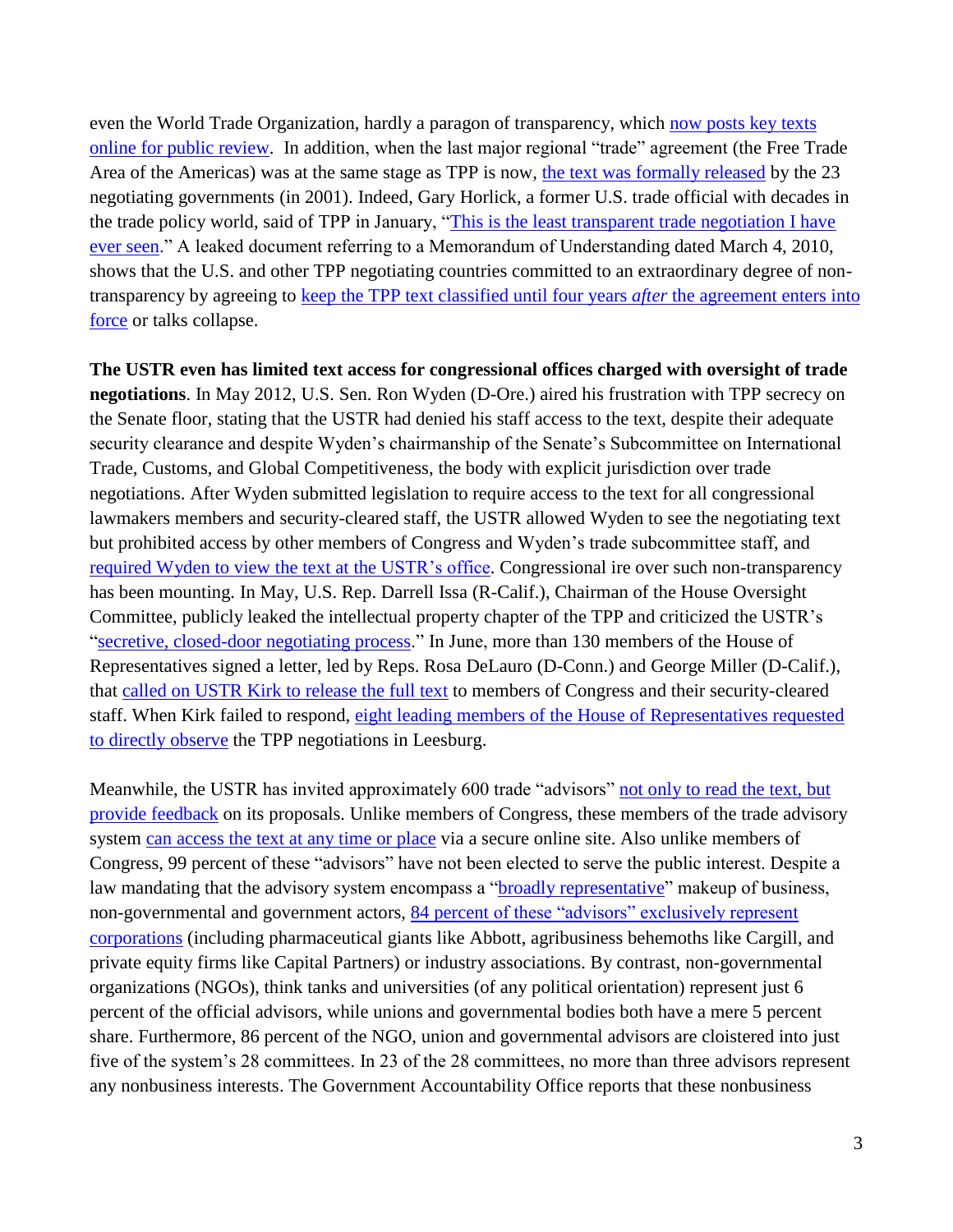representatives have "**felt** isolated within their own committee." With such a skewed group of advisors, there is little hope of a trade deal with broad-based benefits – and the TPP has become a catchall for many corporate priorities that have failed in the sunshine of public debate in Congress.

## **Leaked TPP Texts Reveal That It Also Would Impose Stealthy Deregulation of Food, Financial, Health Standards While Establishing New Corporate Privileges**

- **Empower Foreign Corporations to Sue Sovereign Governments in International Tribunals for Regulatory Compensation:** A recently leaked investment chapter reveals that the TPP would extend the extreme private enforcement system that allows foreign investors to skirt domestic laws and courts, and directly sue the U.S. and other signatory governments before UN and World Bank tribunals. There, they could demand taxpayer compensation for environmental, health, financial and other domestic regulatory policies and even court decisions if they think such policies undermine their "expected future profit" or their new [investor privileges established in the pact.](http://www.citizen.org/documents/tpp-investment-fixes.pdf) This regime elevates individual foreign corporations to the same status as a sovereign government – with rights to privately enforce a public treaty. Consumer, labor and other citizens groups have no such rights. In the past 13 years, corporate investor-state attacks before World Bank tribunals [have jumped by 460](http://www.citizen.org/documents/Leaked-TPP-Investment-Analysis.pdf) percent. Companies [have won \\$365 million thus far](http://www.citizen.org/documents/investor-state-chart.pdf) in suits brought under just NAFTA-style deals, with an additional [\\$13 billion in claims still pending.](http://www.citizen.org/documents/Leaked-TPP-Investment-Analysis.pdf) Even when countries successfully defend against the corporate attacks, they spend millions in legal fees. Australia has announced that it will not be bound to this regime in TPP. (Australia's tobacco regulations are now under attacks in such a tribunal by Phillip Morris.) This regime has come under criticism in many nations for undermining important public protections and exposing countries to mass liabilities.
- **Jeopardize Food Safety:** The TPP is slated to expand on existing trade pact limits on what safety standards the United States can require for imported foods and how much inspection is permitted. U.S. food safety laws that extend beyond these TPP restrictions would be subject to challenge as "illegal trade barriers" before foreign trade tribunals. The TPP would extend the requirement that we accept imports of meat and other foods that do not meet domestic standards if the exporting country claims that their safety regime is "equivalent." Such restrictions are particularly concerning in the context of the TPP, given that the pact includes major seafood exporters Malaysia and Vietnam. [Members of Congress have spotlighted these problems.](http://delauro.house.gov/index.php?option=com_content&view=article&id=406:-delauro-food-safety-critical-issue-in-upcoming-trade-talks&catid=7:2011-press-releases&Itemid=23)
- **Lock in Wall Street Deregulation:** The banks and investment firms responsible for the 2008 financial collapse have been lobbying hard to water down efforts to re-regulate Wall Street. The TPP would give them an extra boost in doing so. Negotiations are currently based on a text started prior to the financial crisis, during the George W. Bush administration, that forbids countries from maintaining or establishing certain types of regulation for financial sectors, even if such policies are applied to domestic and foreign firms alike. Forbidden would be bans on risky financial products and services (i.e. toxic derivatives and credit default swaps) and limits on the size of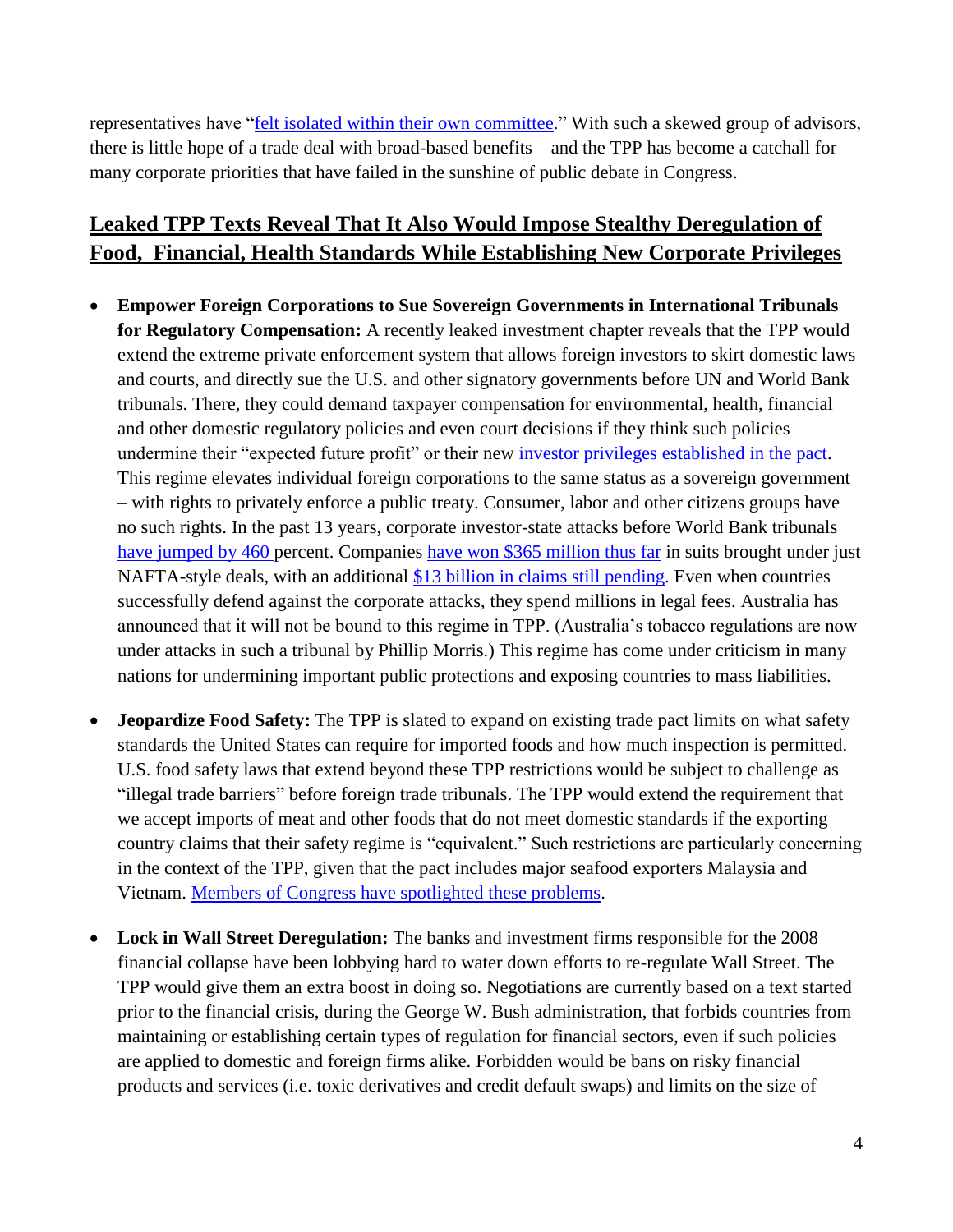financial firms (i.e. prevention of "too big to fail"). The TPP also would severely limit the use of capital controls, which many nations have implemented since the crisis to stop sudden inflows and outflows of "hot money" that has destabilized entire economies. While U.S. Rep. Barney Frank (DMass.), among others, has [spotlighted these problems,](http://democrats.financialservices.house.gov/FinancialSvcsDemMedia/file/press/112/Frank_%20Levin%20letter%20to%20Geithner%20RE%20capital%20controls_%20May%2023_%2020120003.pdf) U.S. negotiators continue to insist on these terms favored only by Wall Street.

- **Open a Backdoor for Stop Online Piracy Act (SOPA)?:** The proposed SOPA ignited a wave of criticism early this year over concerns that the expansive legislation would inhibit online freedom of expression by blocking entire websites for common content sharing and hit consumers with hefty fines for small-scale, non-commercial copying. While massive, coordinated online protests and legislative opposition derailed SOPA, some of the same overreaching terms envisioned in [SOPA may still see the light of day via the TPP.](http://tppinfo.org/)
- **Jack Up Medicine Prices:** Leaked U.S. proposals for the TPP would give multinational pharmaceutical companies new monopoly patent rights and empower new challenges on developed countries' drug-price containment formulary decisions. The TPP patent extensions [would keep](http://www.citizen.org/documents/TPPonepage.pdf)  [cheaper generic drugs off the market for longer,](http://www.citizen.org/documents/TPPonepage.pdf) resulting in a spike in medicine prices and a decline in poor consumers' access to life-saving drugs. In addition, US negotiators are pushing rules that would conflict with Obama's goal of making medicines here more affordable. Many countries, including New Zealand and Australia, work to control medicine costs by employing drug formularies – lists of proven medicines covered by the government health care system for which the government negotiates lower prices. The U.S. Medicaid and Medicare programs also use such [cost-saving](http://www.citizen.org/documents/memo-tpp-drug-price-06-14-12.pdf) lists, as does the U.S. Veterans Administration. But a U.S proposal would newly allow pharmaceutical firms to challenge such pricing decisions.

### **Limited Prospects for Increased U.S. Exports Under the TPP**

What does the U.S. stand to gain from the proposed TPP? Proponents claim that it would expand U.S. exports, creating new jobs. But the United States already has trade agreements with six of the 10 other TPP negotiating countries (including Canada and Mexico). The combined GDP of these six existing FTA partners comprises 90 percent [of the total GDP of all TPP countries.](http://www.imf.org/external/pubs/ft/weo/2012/01/weodata/index.aspx)

The remaining four countries – Malaysia, New Zealand, Vietnam and Brunei – offer comparably little in new markets for U.S. exports. In Vietnam, annual income per person is [just \\$1,374.](http://www.imf.org/external/pubs/ft/weo/2012/01/weodata/index.aspx) New Zealand has a population of only about 4.4 million people – smaller than the metro area of Washington, D.C. Brunei has just 425,000 people—smaller [than Huntsville, Ala.](http://www.census.gov/popest/data/metro/totals/2011/) Taken together, the four TPP countries with which the United States does not yet have a trade agreement have a combined GDP equivalent to [Pennsylvania.](http://www.bea.gov/iTable/iTable.cfm?ReqID=70&step=1&isuri=1&acrdn=1)

The lackluster export opportunity represented by this agreement again confirms that the TPP deal is not really about trade. U.S. negotiators and their 600 predominantly corporate official trade advisors